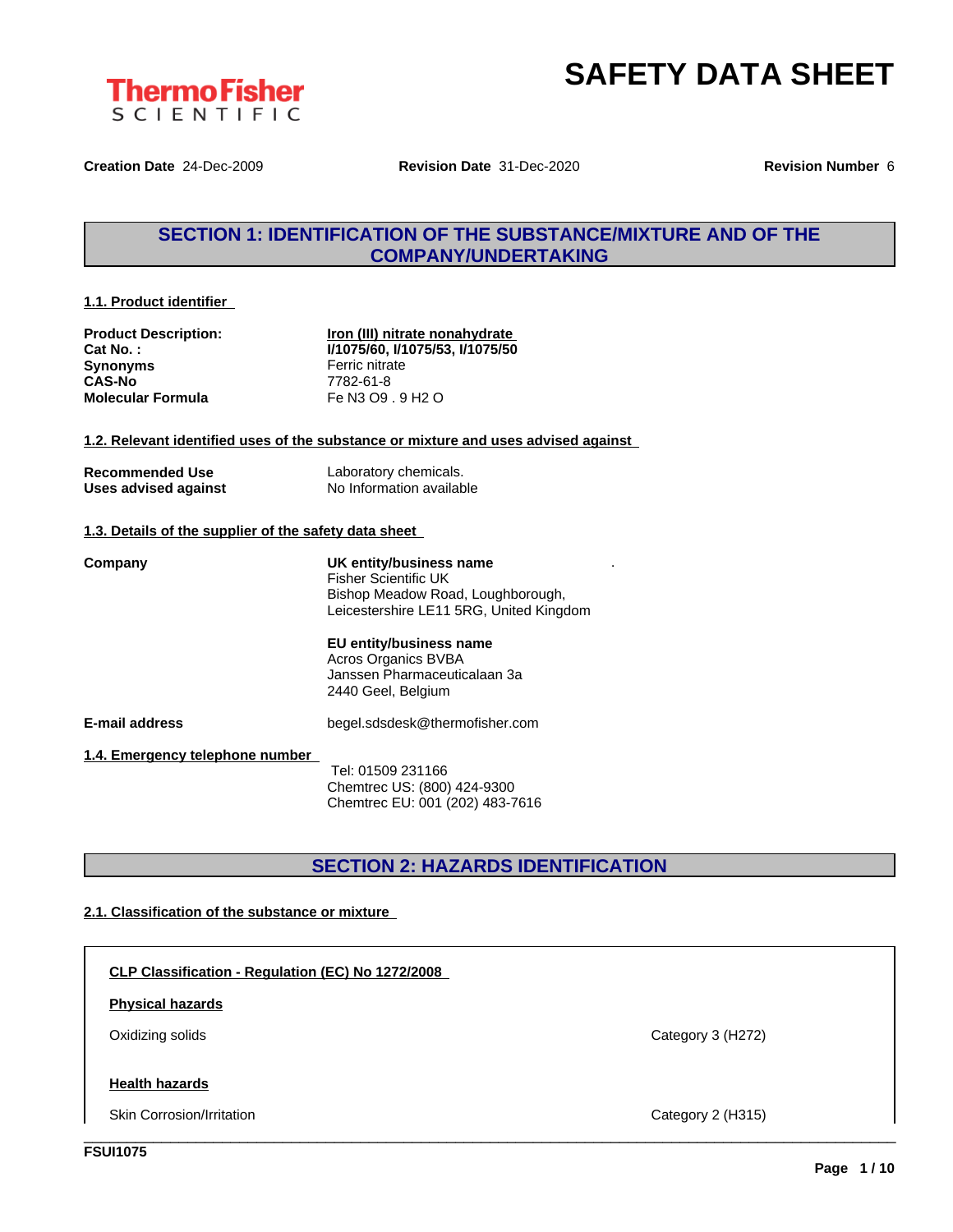$\_$  ,  $\_$  ,  $\_$  ,  $\_$  ,  $\_$  ,  $\_$  ,  $\_$  ,  $\_$  ,  $\_$  ,  $\_$  ,  $\_$  ,  $\_$  ,  $\_$  ,  $\_$  ,  $\_$  ,  $\_$  ,  $\_$  ,  $\_$  ,  $\_$  ,  $\_$  ,  $\_$  ,  $\_$  ,  $\_$  ,  $\_$  ,  $\_$  ,  $\_$  ,  $\_$  ,  $\_$  ,  $\_$  ,  $\_$  ,  $\_$  ,  $\_$  ,  $\_$  ,  $\_$  ,  $\_$  ,  $\_$  ,  $\_$  ,

**Iron (III) nitrate nonahydrate Revision Date** 31-Dec-2020

Serious Eye Damage/Eye Irritation Category 2 (H319)

#### **Environmental hazards**

Based on available data, the classification criteria are not met

*Full text of Hazard Statements: see section 16*

#### **2.2. Label elements**



**Signal Word Warning**

#### **Hazard Statements**

H272 - May intensify fire; oxidizer

H315 - Causes skin irritation

H319 - Causes serious eye irritation

#### **Precautionary Statements**

P210 - Keep away from heat, hot surfaces, sparks, open flames and other ignition sources. No smoking P280 - Wear protective gloves/protective clothing/eye protection/face protection P302 + P352 - IF ON SKIN: Wash with plenty of soap and water P305 + P351 + P338 - IF IN EYES: Rinse cautiously with water for several minutes. Remove contact lenses, if present and easy to do. Continue rinsing

#### **2.3. Other hazards**

In accordance with Annex XIII of the REACH Regulation, inorganic substances do not require assessment

### **SECTION 3: COMPOSITION/INFORMATION ON INGREDIENTS**

#### **3.1. Substances**

| <b>Component</b>              | <b>CAS-No</b> | EC-No.            | Weight % | CLP Classification - Regulation (EC) No |
|-------------------------------|---------------|-------------------|----------|-----------------------------------------|
|                               |               |                   |          | 1272/2008                               |
| Ferric nitrate                | 10421-48-4    | EEC No. 233-899-5 |          | Ox. Sol. 3 (H272)                       |
|                               |               |                   |          | Skin Irrit. 2 (H315)                    |
|                               |               |                   |          | Eye Irrit. 2 (H319)                     |
| Iron(III) nitrate nonahydrate | 7782-61-8     |                   | >95      | Ox. Sol. 3 (H272)                       |
|                               |               |                   |          | Skin Irrit. 2 (H315)                    |
|                               |               |                   |          | Eye Irrit. 2 (H319)                     |

\_\_\_\_\_\_\_\_\_\_\_\_\_\_\_\_\_\_\_\_\_\_\_\_\_\_\_\_\_\_\_\_\_\_\_\_\_\_\_\_\_\_\_\_\_\_\_\_\_\_\_\_\_\_\_\_\_\_\_\_\_\_\_\_\_\_\_\_\_\_\_\_\_\_\_\_\_\_\_\_\_\_\_\_\_\_\_\_\_\_\_\_\_\_

*Full text of Hazard Statements: see section 16*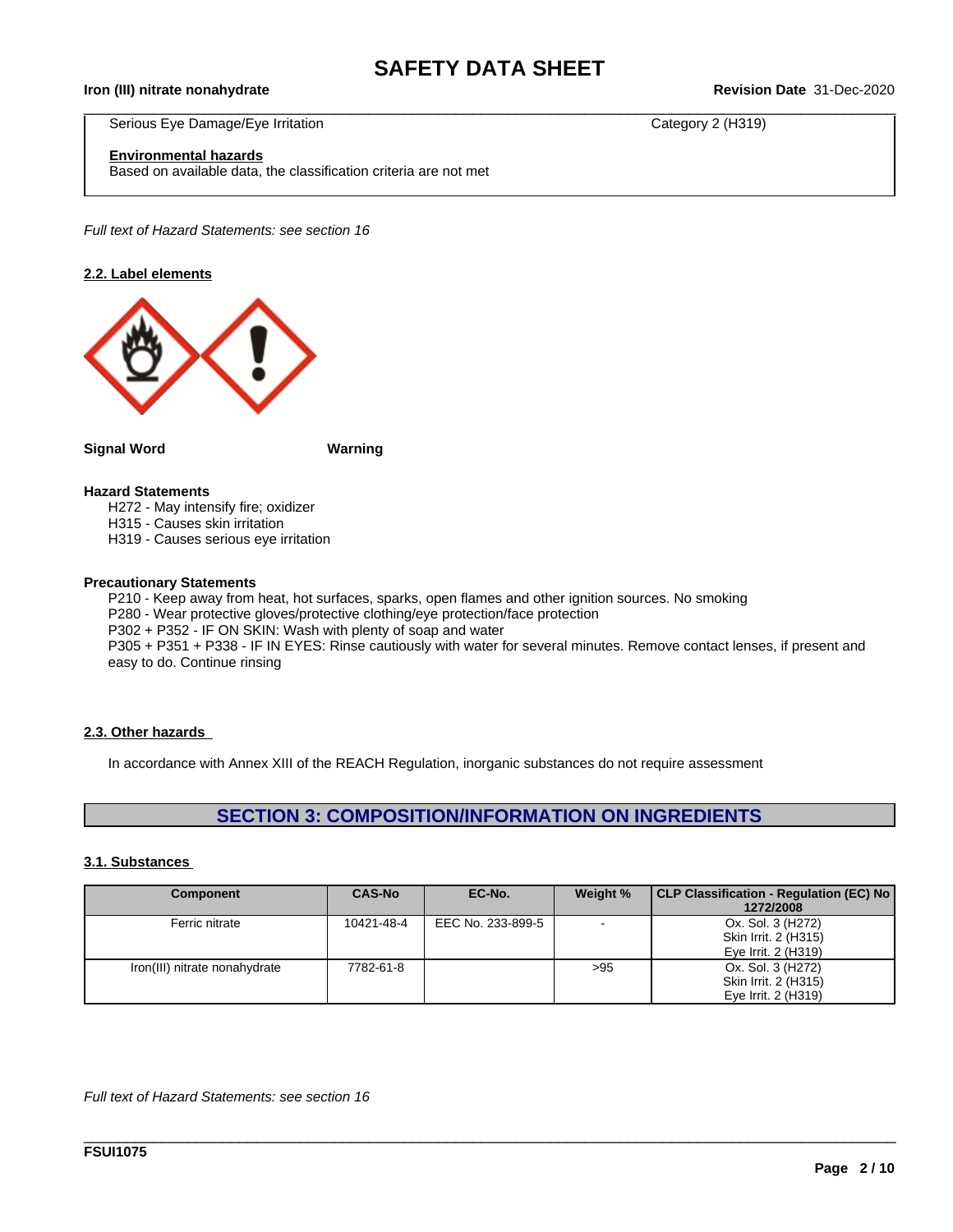#### **SECTION 4: FIRST AID MEASURES**

 $\overline{\phantom{a}}$  , and the contribution of the contribution of the contribution of the contribution of the contribution of the contribution of the contribution of the contribution of the contribution of the contribution of the

#### **4.1. Description of first aid measures**

| <b>Eye Contact</b>                 | Rinse immediately with plenty of water, also under the eyelids, for at least 15 minutes. Get<br>medical attention.                                  |
|------------------------------------|-----------------------------------------------------------------------------------------------------------------------------------------------------|
| <b>Skin Contact</b>                | Wash off immediately with plenty of water for at least 15 minutes. Get medical attention.                                                           |
| Ingestion                          | Do NOT induce vomiting. Get medical attention.                                                                                                      |
| <b>Inhalation</b>                  | Remove to fresh air. Get medical attention. If not breathing, give artificial respiration.                                                          |
| Self-Protection of the First Aider | Ensure that medical personnel are aware of the material(s) involved, take precautions to<br>protect themselves and prevent spread of contamination. |

#### **4.2. Most important symptoms and effects, both acute and delayed**

No information available.

#### **4.3. Indication of any immediate medical attention and special treatment needed**

**Notes to Physician** Treat symptomatically.

#### **SECTION 5: FIREFIGHTING MEASURES**

#### **5.1. Extinguishing media**

#### **Suitable Extinguishing Media**

Substance is nonflammable; use agent most appropriate to extinguish surrounding fire.

#### **Extinguishing media which must not be used for safety reasons** No information available.

### **5.2. Special hazards arising from the substance or mixture**

Oxidizer: Contact with combustible/organic material may cause fire. May ignite combustibles (wood paper, oil, clothing, etc.). Non-combustible, substance itself does not burn but may decompose upon heating to produce corrosive and/or toxic fumes.

#### **Hazardous Combustion Products**

Nitrogen oxides (NOx).

#### **5.3. Advice for firefighters**

As in any fire, wear self-contained breathing apparatus pressure-demand, MSHA/NIOSH (approved or equivalent) and full protective gear.

### **SECTION 6: ACCIDENTAL RELEASE MEASURES**

#### **6.1. Personal precautions, protective equipment and emergency procedures**

Use personal protective equipment as required. Ensure adequate ventilation. Avoid dust formation. Avoid contact with skin, eyes or clothing.

\_\_\_\_\_\_\_\_\_\_\_\_\_\_\_\_\_\_\_\_\_\_\_\_\_\_\_\_\_\_\_\_\_\_\_\_\_\_\_\_\_\_\_\_\_\_\_\_\_\_\_\_\_\_\_\_\_\_\_\_\_\_\_\_\_\_\_\_\_\_\_\_\_\_\_\_\_\_\_\_\_\_\_\_\_\_\_\_\_\_\_\_\_\_

#### **6.2. Environmental precautions**

Avoid release to the environment. See Section 12 for additional Ecological Information.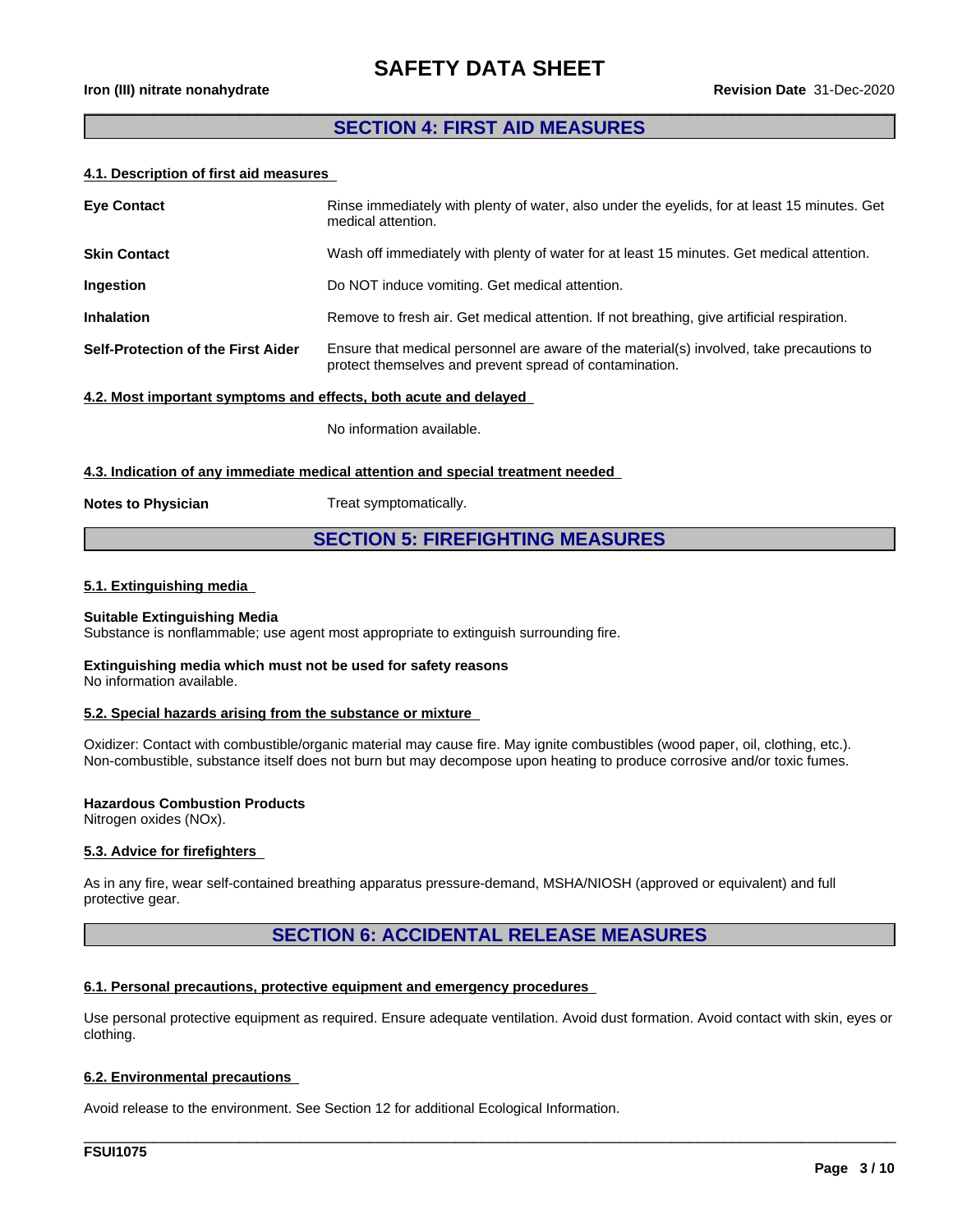$\_$  ,  $\_$  ,  $\_$  ,  $\_$  ,  $\_$  ,  $\_$  ,  $\_$  ,  $\_$  ,  $\_$  ,  $\_$  ,  $\_$  ,  $\_$  ,  $\_$  ,  $\_$  ,  $\_$  ,  $\_$  ,  $\_$  ,  $\_$  ,  $\_$  ,  $\_$  ,  $\_$  ,  $\_$  ,  $\_$  ,  $\_$  ,  $\_$  ,  $\_$  ,  $\_$  ,  $\_$  ,  $\_$  ,  $\_$  ,  $\_$  ,  $\_$  ,  $\_$  ,  $\_$  ,  $\_$  ,  $\_$  ,  $\_$  ,

#### **6.3. Methods and material for containment and cleaning up**

Avoid dust formation. Keep away from clothing and other combustible materials. Sweep up and shovel into suitable containers for disposal. Soak up with inert absorbent material. Keep in suitable, closed containers for disposal. Sweep up and shovel into suitable containers for disposal.

#### **6.4. Reference to other sections**

Refer to protective measures listed in Sections 8 and 13.

#### **SECTION 7: HANDLING AND STORAGE**

#### **7.1. Precautions for safe handling**

Wear personal protective equipment/face protection. Ensure adequate ventilation. Avoid dust formation. Do not get in eyes, on skin, or on clothing. Do not breathe dust. Do not ingest. If swallowed then seek immediate medical assistance. Keep away from clothing and other combustible materials.

#### **Hygiene Measures**

Handle in accordance with good industrial hygiene and safety practice. Keep away from food, drink and animal feeding stuffs. Do not eat, drink or smoke when using this product. Remove and wash contaminated clothing and gloves, including the inside, before re-use. Wash hands before breaks and after work.

#### **7.2. Conditions for safe storage, including any incompatibilities**

Keep containers tightly closed in a dry, cool and well-ventilated place. Do not store near combustible materials. Store under an inert atmosphere.

**Technical Rules for Hazardous Substances (TRGS) 510 Storage Class (LGK) (Germany)** Class 5.1B

#### **7.3. Specific end use(s)**

Use in laboratories

### **SECTION 8: EXPOSURE CONTROLS/PERSONAL PROTECTION**

#### **8.1. Control parameters**

#### **Exposure limits**

List source(s): **UK** - EH40/2005 Work Exposure Limits, Third edition. Published 2018.

| Component                     | The United Kinadom               | <b>European Union</b> | Ireland |
|-------------------------------|----------------------------------|-----------------------|---------|
| Ferric nitrate                | STEL: 2 mg/m <sup>3</sup> 15 min |                       |         |
|                               | TWA: 1 mg/m $3$ 8 hr             |                       |         |
| Iron(III) nitrate nonahydrate | STEL: $2 \text{ mg/m}^3$ 15 min  |                       |         |
|                               | TWA: 1 mg/m <sup>3</sup> 8 hr    |                       |         |

#### **Biological limit values**

This product, as supplied, does not contain any hazardous materials with biological limits established by the region specific regulatory bodies

#### **Monitoring methods**

BS EN 14042:2003 Title Identifier: Workplace atmospheres. Guide for the application and use of procedures for the assessment of exposure to chemical and biological agents.

\_\_\_\_\_\_\_\_\_\_\_\_\_\_\_\_\_\_\_\_\_\_\_\_\_\_\_\_\_\_\_\_\_\_\_\_\_\_\_\_\_\_\_\_\_\_\_\_\_\_\_\_\_\_\_\_\_\_\_\_\_\_\_\_\_\_\_\_\_\_\_\_\_\_\_\_\_\_\_\_\_\_\_\_\_\_\_\_\_\_\_\_\_\_

MDHS14/3 General methods for sampling and gravimetric analysis of respirable and inhalable dust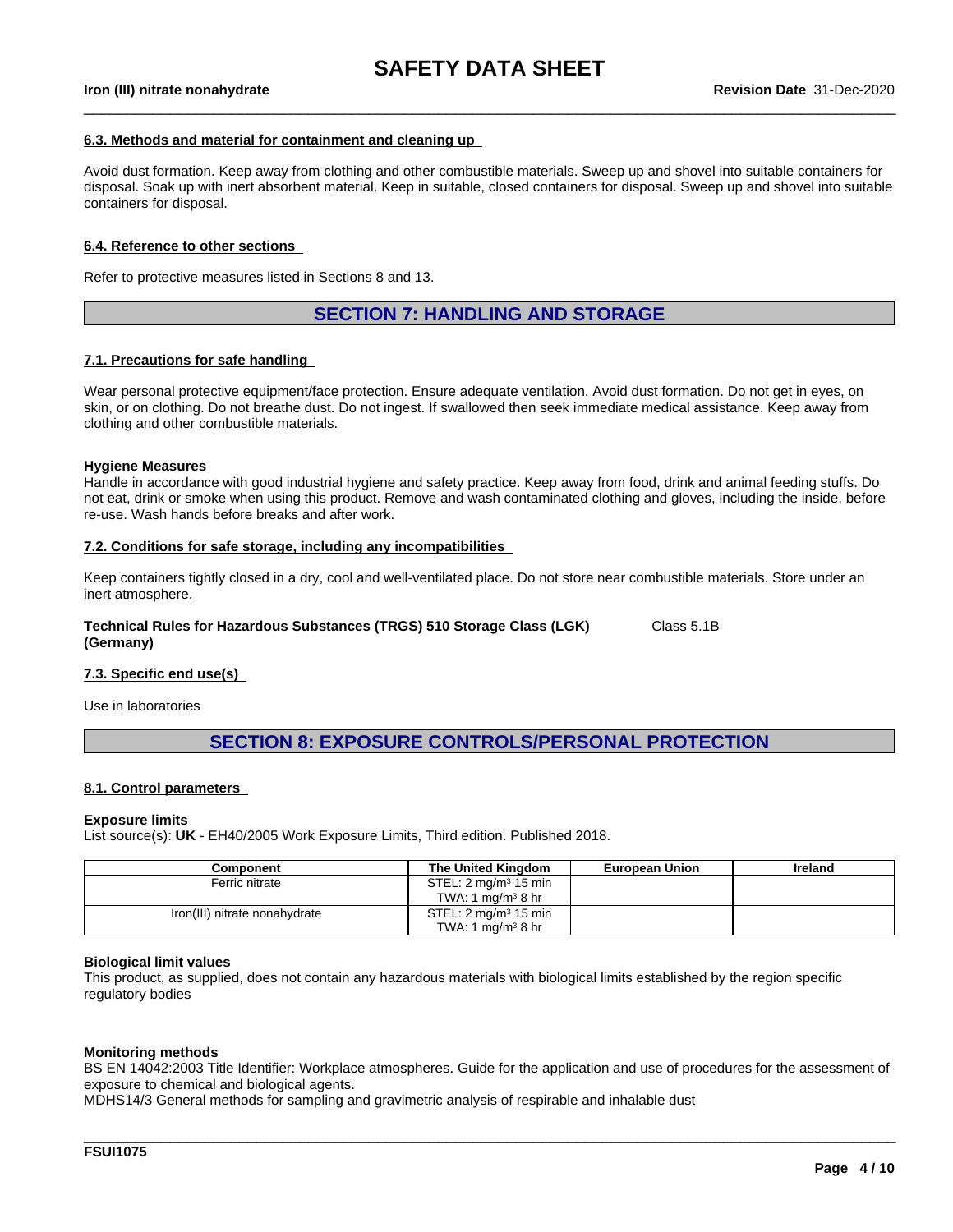$\_$  ,  $\_$  ,  $\_$  ,  $\_$  ,  $\_$  ,  $\_$  ,  $\_$  ,  $\_$  ,  $\_$  ,  $\_$  ,  $\_$  ,  $\_$  ,  $\_$  ,  $\_$  ,  $\_$  ,  $\_$  ,  $\_$  ,  $\_$  ,  $\_$  ,  $\_$  ,  $\_$  ,  $\_$  ,  $\_$  ,  $\_$  ,  $\_$  ,  $\_$  ,  $\_$  ,  $\_$  ,  $\_$  ,  $\_$  ,  $\_$  ,  $\_$  ,  $\_$  ,  $\_$  ,  $\_$  ,  $\_$  ,  $\_$  ,

**Iron (III) nitrate nonahydrate Revision Date** 31-Dec-2020

**Derived No Effect Level (DNEL)** No information available

| Route of exposure | Acute effects (local) | <b>Acute effects</b><br>(systemic) | <b>Chronic effects</b><br>(local) | <b>Chronic effects</b><br>(systemic) |
|-------------------|-----------------------|------------------------------------|-----------------------------------|--------------------------------------|
| Oral              |                       |                                    |                                   |                                      |
| <b>Dermal</b>     |                       |                                    |                                   |                                      |
| <b>Inhalation</b> |                       |                                    |                                   |                                      |

**Predicted No Effect Concentration** No information available. **(PNEC)**

#### **8.2. Exposure controls**

#### **Engineering Measures**

Ensure that eyewash stations and safety showers are close to the workstation location. Ensure adequate ventilation, especially in confined areas.

Wherever possible, engineering control measures such as the isolation or enclosure of the process, the introduction of process or equipment changes to minimise release or contact, and the use of properly designed ventilation systems, should be adopted to control hazardous materials at source

#### **Personal protective equipment**

| <b>Eye Protection</b> | Goggles (European standard - EN 166) |  |
|-----------------------|--------------------------------------|--|
|-----------------------|--------------------------------------|--|

**Hand Protection** Protective gloves

| <b>Glove material</b><br>Natural rubber<br>Nitrile rubber<br>Neoprene<br><b>PVC</b> | Breakthrough time Glove thickness<br>See manufacturers<br>recommendations | $\overline{\phantom{0}}$ | <b>EU standard</b><br>EN 374 | <b>Glove comments</b><br>(minimum requirement)                           |
|-------------------------------------------------------------------------------------|---------------------------------------------------------------------------|--------------------------|------------------------------|--------------------------------------------------------------------------|
| Skin and body protection                                                            |                                                                           |                          |                              | Wear appropriate protective gloves and clothing to prevent skin exposure |

Inspect gloves before use.

Please observe the instructions regarding permeability and breakthrough time which are provided by the supplier of the gloves. (Refer to manufacturer/supplier for information)

Ensure gloves are suitable for the task: Chemical compatability, Dexterity, Operational conditions, User susceptibility, e.g. sensitisation effects, also take into consideration the specific local conditions under which the product is used, such as the danger of cuts, abrasion.

Remove gloves with care avoiding skin contamination.

| <b>Respiratory Protection</b> | No protective equipment is needed under normal use conditions.                                                                                         |
|-------------------------------|--------------------------------------------------------------------------------------------------------------------------------------------------------|
| Large scale/emergency use     | Use a NIOSH/MSHA or European Standard EN 136 approved respirator if exposure limits<br>are exceeded or if irritation or other symptoms are experienced |
| Small scale/Laboratory use    | Maintain adequate ventilation                                                                                                                          |
|                               |                                                                                                                                                        |

**Environmental exposure controls** No information available.

### **SECTION 9: PHYSICAL AND CHEMICAL PROPERTIES**

\_\_\_\_\_\_\_\_\_\_\_\_\_\_\_\_\_\_\_\_\_\_\_\_\_\_\_\_\_\_\_\_\_\_\_\_\_\_\_\_\_\_\_\_\_\_\_\_\_\_\_\_\_\_\_\_\_\_\_\_\_\_\_\_\_\_\_\_\_\_\_\_\_\_\_\_\_\_\_\_\_\_\_\_\_\_\_\_\_\_\_\_\_\_

#### **9.1. Information on basic physical and chemical properties**

| <b>Physical State</b> | Solid  |
|-----------------------|--------|
| Appearance            | Purple |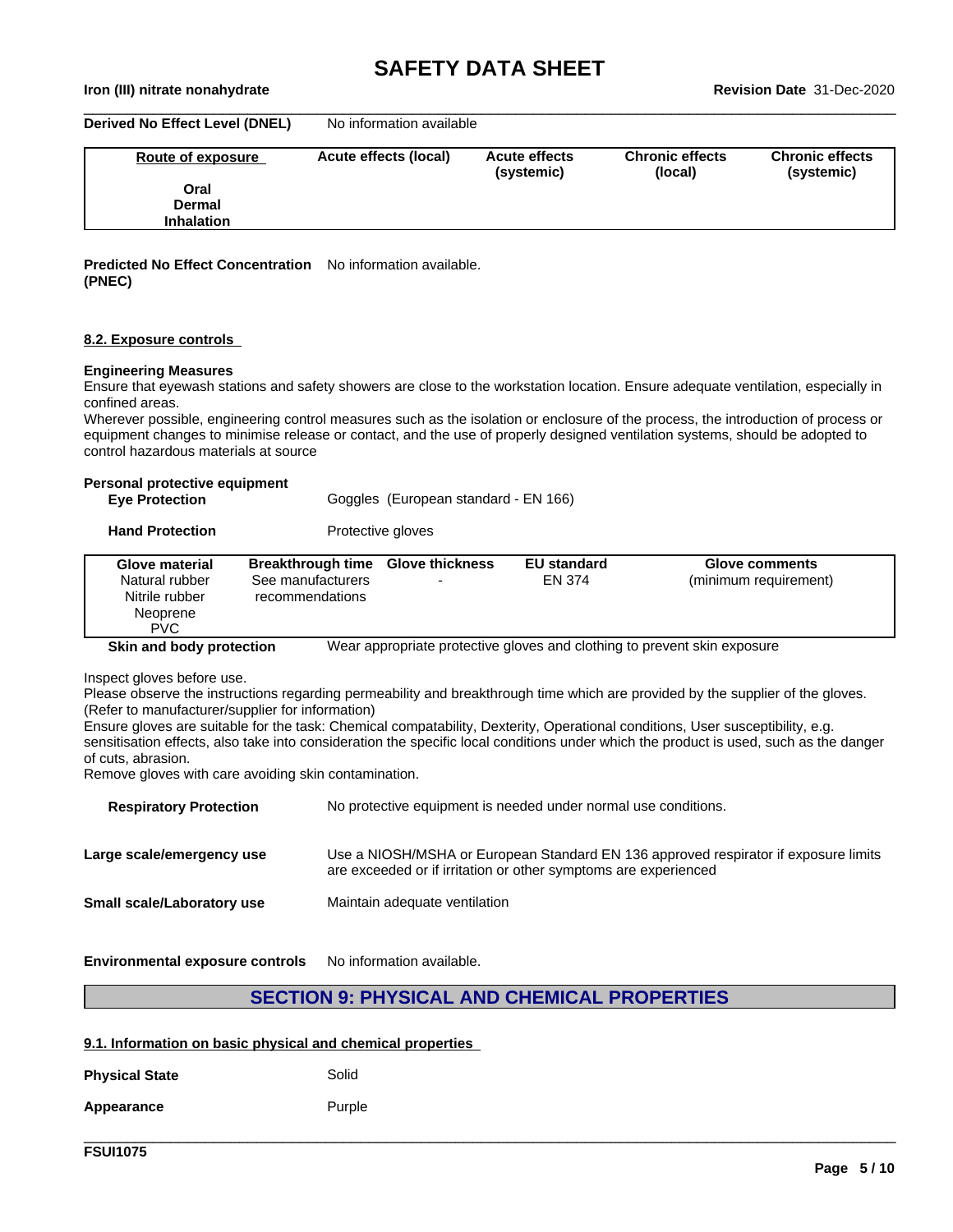# **SAFETY DATA SHEET**<br>Revision Date 31-Dec-2020

| Odor                                           | Odorless                 |                                          |
|------------------------------------------------|--------------------------|------------------------------------------|
| <b>Odor Threshold</b>                          | No data available        |                                          |
| <b>Melting Point/Range</b>                     | 47 °C / 116.6 °F         |                                          |
| <b>Softening Point</b>                         | No data available        |                                          |
| <b>Boiling Point/Range</b>                     | No information available |                                          |
| <b>Flammability (liquid)</b>                   | Not applicable           | Solid                                    |
| <b>Flammability (solid,gas)</b>                | No information available |                                          |
| <b>Explosion Limits</b>                        | No data available        |                                          |
| <b>Flash Point</b>                             | Not applicable           | <b>Method -</b> No information available |
| <b>Autoignition Temperature</b>                | No data available        |                                          |
| <b>Decomposition Temperature</b>               | No data available        |                                          |
| рH                                             | No information available |                                          |
| <b>Viscosity</b>                               | Not applicable           | Solid                                    |
| <b>Water Solubility</b>                        | Soluble                  |                                          |
| Solubility in other solvents                   | No information available |                                          |
| <b>Partition Coefficient (n-octanol/water)</b> |                          |                                          |
| <b>Vapor Pressure</b>                          | negligible               |                                          |
| Density / Specific Gravity                     | 1.680                    |                                          |
| <b>Bulk Density</b>                            | No data available        |                                          |
| <b>Vapor Density</b>                           | Not applicable           | Solid                                    |
| <b>Particle characteristics</b>                | No data available        |                                          |
| 9.2. Other information                         |                          |                                          |
| <b>Molecular Formula</b>                       | Fe N3 O9 . 9 H2 O        |                                          |
| <b>Molecular Weight</b>                        | 404                      |                                          |
| <b>Oxidizing Properties</b>                    | Oxidizer                 |                                          |
| <b>Evaporation Rate</b>                        | Not applicable - Solid   |                                          |

### **SECTION 10: STABILITY AND REACTIVITY**

| 10.1. Reactivity                                              | Yes                                                                                                      |
|---------------------------------------------------------------|----------------------------------------------------------------------------------------------------------|
| 10.2. Chemical stability                                      | Oxidizer: Contact with combustible/organic material may cause fire, Hygroscopic.                         |
| 10.3. Possibility of hazardous reactions                      |                                                                                                          |
| <b>Hazardous Polymerization</b><br><b>Hazardous Reactions</b> | Hazardous polymerization does not occur.<br>None under normal processing.                                |
| 10.4. Conditions to avoid                                     | Avoid dust formation. Incompatible products. Excess heat. Combustible material. Exposure<br>to moisture. |
| 10.5. Incompatible materials                                  | Strong oxidizing agents. Combustible material. Organic materials. Strong reducing agents.                |
| 10.6. Hazardous decomposition products                        |                                                                                                          |

Nitrogen oxides (NOx).

### **SECTION 11: TOXICOLOGICAL INFORMATION**

\_\_\_\_\_\_\_\_\_\_\_\_\_\_\_\_\_\_\_\_\_\_\_\_\_\_\_\_\_\_\_\_\_\_\_\_\_\_\_\_\_\_\_\_\_\_\_\_\_\_\_\_\_\_\_\_\_\_\_\_\_\_\_\_\_\_\_\_\_\_\_\_\_\_\_\_\_\_\_\_\_\_\_\_\_\_\_\_\_\_\_\_\_\_

### **11.1. Information on hazard classes as defined in Regulation (EC) No 1272/2008**

**Iron** (III) nitrate nonahydrate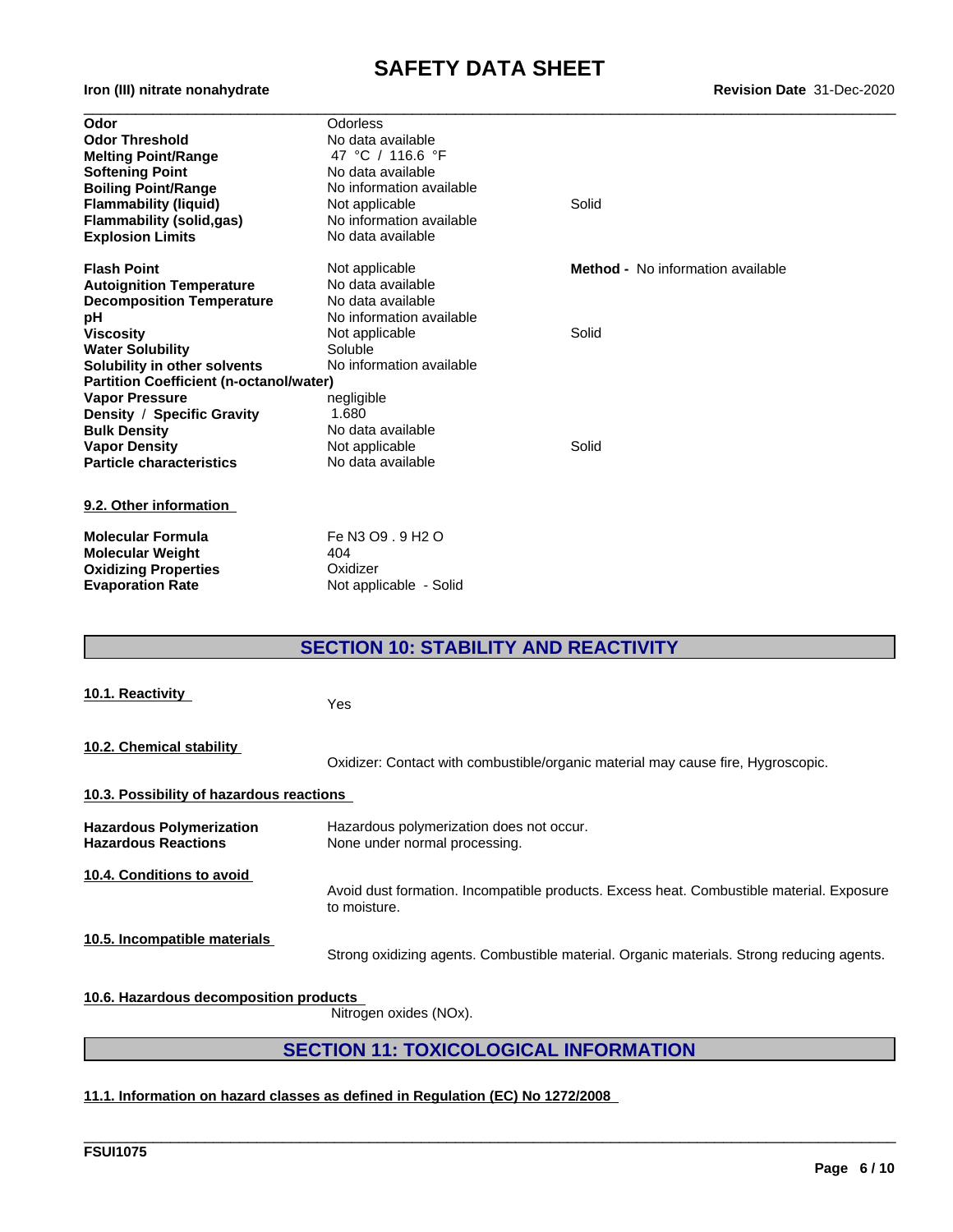$\_$  ,  $\_$  ,  $\_$  ,  $\_$  ,  $\_$  ,  $\_$  ,  $\_$  ,  $\_$  ,  $\_$  ,  $\_$  ,  $\_$  ,  $\_$  ,  $\_$  ,  $\_$  ,  $\_$  ,  $\_$  ,  $\_$  ,  $\_$  ,  $\_$  ,  $\_$  ,  $\_$  ,  $\_$  ,  $\_$  ,  $\_$  ,  $\_$  ,  $\_$  ,  $\_$  ,  $\_$  ,  $\_$  ,  $\_$  ,  $\_$  ,  $\_$  ,  $\_$  ,  $\_$  ,  $\_$  ,  $\_$  ,  $\_$  ,

#### **Product Information**

| (a) acute toxicity;<br>Oral<br>Dermal<br><b>Inhalation</b> | Based on available data, the classification criteria are not met<br>No data available<br>No data available |                          |                        |  |  |
|------------------------------------------------------------|------------------------------------------------------------------------------------------------------------|--------------------------|------------------------|--|--|
| <b>Component</b>                                           | LD50 Oral                                                                                                  | <b>LD50 Dermal</b>       | <b>LC50 Inhalation</b> |  |  |
| Iron(III) nitrate nonahydrate                              | $LD50 = 3250$ mg/kg (Rat)                                                                                  | $\overline{\phantom{a}}$ |                        |  |  |

| (b) skin corrosion/irritation;                                              | Category 2                                                                     |
|-----------------------------------------------------------------------------|--------------------------------------------------------------------------------|
| (c) serious eye damage/irritation;                                          | Category 2                                                                     |
| (d) respiratory or skin sensitization;<br><b>Respiratory</b><br><b>Skin</b> | No data available<br>No data available                                         |
| (e) germ cell mutagenicity;                                                 | No data available                                                              |
| (f) carcinogenicity;                                                        | No data available<br>There are no known carcinogenic chemicals in this product |
| (g) reproductive toxicity;                                                  | No data available                                                              |
| (h) STOT-single exposure;                                                   | No data available                                                              |
| (i) STOT-repeated exposure;                                                 | No data available                                                              |
| <b>Target Organs</b>                                                        | No information available.                                                      |
| (j) aspiration hazard;                                                      | Not applicable<br>Solid                                                        |
| Symptoms / effects, both acute and No information available.<br>delayed     |                                                                                |

#### **11.2. Information on other hazards**

**Endocrine Disrupting Properties** Assess endocrine disrupting properties for human health. This product does not contain any known or suspected endocrine disruptors.

\_\_\_\_\_\_\_\_\_\_\_\_\_\_\_\_\_\_\_\_\_\_\_\_\_\_\_\_\_\_\_\_\_\_\_\_\_\_\_\_\_\_\_\_\_\_\_\_\_\_\_\_\_\_\_\_\_\_\_\_\_\_\_\_\_\_\_\_\_\_\_\_\_\_\_\_\_\_\_\_\_\_\_\_\_\_\_\_\_\_\_\_\_\_

### **SECTION 12: ECOLOGICAL INFORMATION**

**12.1. Toxicity**

**Ecotoxicity effects** Do not flush into surface water or sanitary sewer system.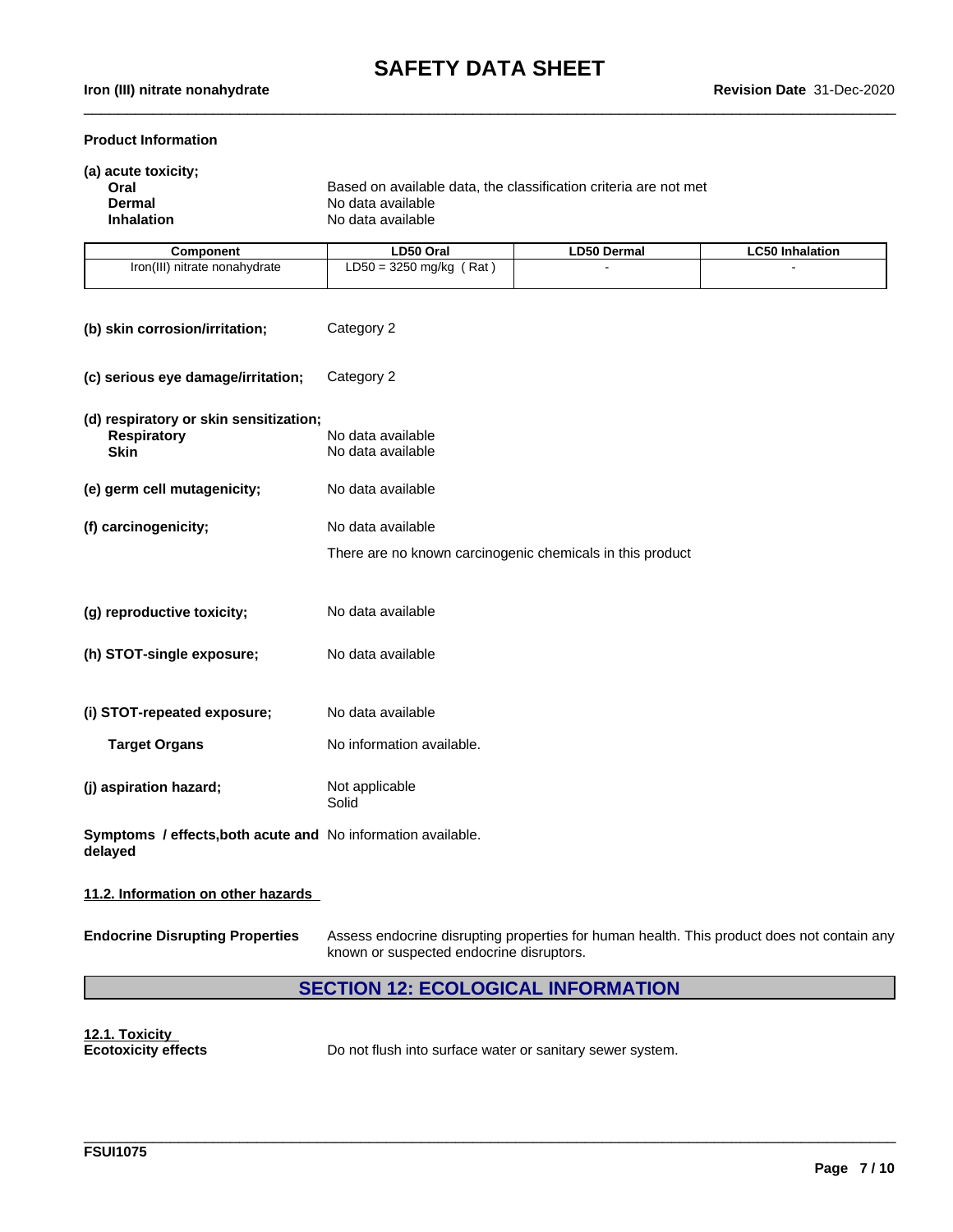$\_$  ,  $\_$  ,  $\_$  ,  $\_$  ,  $\_$  ,  $\_$  ,  $\_$  ,  $\_$  ,  $\_$  ,  $\_$  ,  $\_$  ,  $\_$  ,  $\_$  ,  $\_$  ,  $\_$  ,  $\_$  ,  $\_$  ,  $\_$  ,  $\_$  ,  $\_$  ,  $\_$  ,  $\_$  ,  $\_$  ,  $\_$  ,  $\_$  ,  $\_$  ,  $\_$  ,  $\_$  ,  $\_$  ,  $\_$  ,  $\_$  ,  $\_$  ,  $\_$  ,  $\_$  ,  $\_$  ,  $\_$  ,  $\_$  ,

| 12.2. Persistence and degradability<br><b>Persistence</b><br><b>Degradability</b>                      | Soluble in water, Persistence is unlikely, based on information available.<br>Not relevant for inorganic substances.                                          |
|--------------------------------------------------------------------------------------------------------|---------------------------------------------------------------------------------------------------------------------------------------------------------------|
| 12.3. Bioaccumulative potential                                                                        | Bioaccumulation is unlikely                                                                                                                                   |
| 12.4. Mobility in soil                                                                                 | The product is water soluble, and may spread in water systems Will likely be mobile in the<br>environment due to its water solubility. Highly mobile in soils |
| 12.5. Results of PBT and vPvB<br>assessment                                                            | In accordance with Annex XIII of the REACH Regulation, inorganic substances do not<br>require assessment.                                                     |
| 12.6. Endocrine disrupting<br>properties<br><b>Endocrine Disruptor Information</b>                     | This product does not contain any known or suspected endocrine disruptors                                                                                     |
| 12.7. Other adverse effects<br><b>Persistent Organic Pollutant</b><br><b>Ozone Depletion Potential</b> | This product does not contain any known or suspected substance<br>This product does not contain any known or suspected substance                              |

### **SECTION 13: DISPOSAL CONSIDERATIONS**

### **13.1. Waste treatment methods**

| <b>Waste from Residues/Unused</b><br><b>Products</b> | Waste is classified as hazardous. Dispose of in accordance with the European Directives<br>on waste and hazardous waste. Dispose of in accordance with local regulations. |
|------------------------------------------------------|---------------------------------------------------------------------------------------------------------------------------------------------------------------------------|
| <b>Contaminated Packaging</b>                        | Dispose of this container to hazardous or special waste collection point.                                                                                                 |
| European Waste Catalogue (EWC)                       | According to the European Waste Catalog, Waste Codes are not product specific, but<br>application specific.                                                               |
| <b>Other Information</b>                             | Waste codes should be assigned by the user based on the application for which the product<br>was used. Do not empty into drains.                                          |

## **SECTION 14: TRANSPORT INFORMATION**

\_\_\_\_\_\_\_\_\_\_\_\_\_\_\_\_\_\_\_\_\_\_\_\_\_\_\_\_\_\_\_\_\_\_\_\_\_\_\_\_\_\_\_\_\_\_\_\_\_\_\_\_\_\_\_\_\_\_\_\_\_\_\_\_\_\_\_\_\_\_\_\_\_\_\_\_\_\_\_\_\_\_\_\_\_\_\_\_\_\_\_\_\_\_

#### **IMDG/IMO**

| 14.1. UN number                  | UN1466         |
|----------------------------------|----------------|
| 14.2. UN proper shipping name    | Ferric nitrate |
| 14.3. Transport hazard class(es) | 5.1            |
| 14.4. Packing group              | Ш              |

#### **ADR**

| 14.1. UN number                  | UN1466         |
|----------------------------------|----------------|
| 14.2. UN proper shipping name    | Ferric nitrate |
| 14.3. Transport hazard class(es) | 5.1            |
| 14.4. Packing group              | Ш              |

#### **IATA**

| 14.1. UN number               | UN1466         |
|-------------------------------|----------------|
| 14.2. UN proper shipping name | Ferric nitrate |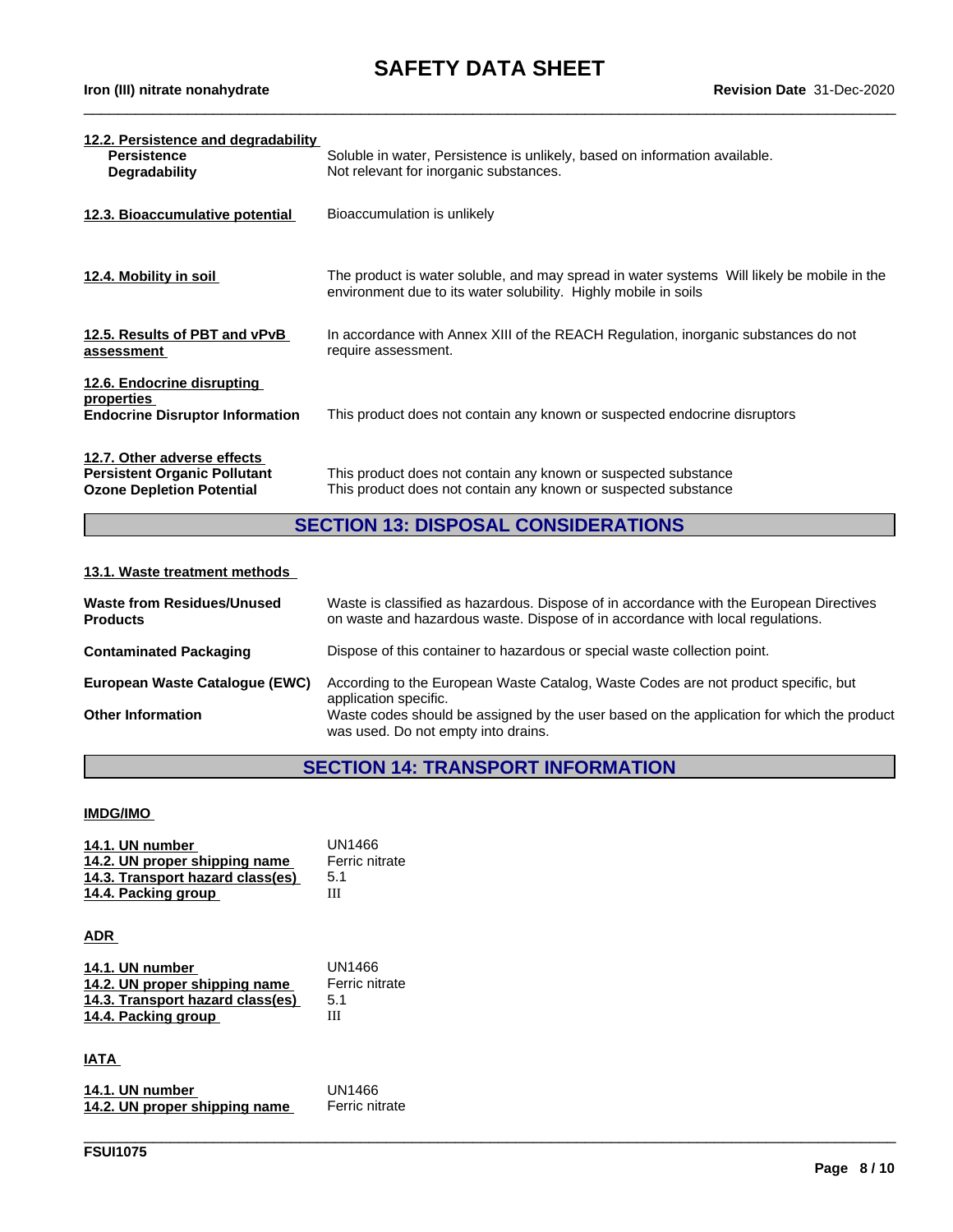**Iron (III) nitrate nonahydrate Revision Date** 31-Dec-2020

| 14.3. Transport hazard class(es)                                 | 5.1                             |
|------------------------------------------------------------------|---------------------------------|
| 14.4. Packing group                                              | Ш                               |
|                                                                  |                                 |
| 14.5. Environmental hazards                                      | No hazards identified           |
| 14.6. Special precautions for user                               | No special precautions required |
| 14.7. Maritime transport in bulk<br>according to IMO instruments | Not applicable, packaged goods  |

### **SECTION 15: REGULATORY INFORMATION**

#### **15.1. Safety, health and environmental regulations/legislation specific for the substance or mixture**

#### **International Inventories**

X = listed, Europe (EINECS/ELINCS/NLP), U.S.A. (TSCA), Canada (DSL/NDSL), Philippines (PICCS), China (IECSC), Japan (ENCS), Australia (AICS), Korea (ECL).

| <b>Component</b>                 | <b>EINECS</b> | <b>ELINCS</b> | <b>NLP</b> | <b>TSCA</b> | <b>DSL</b> | <b>NDSL</b> | <b>PICCS</b> | <b>ENCS</b> | <b>IECSC</b> | <b>AICS</b> | <b>KECL</b>      |
|----------------------------------|---------------|---------------|------------|-------------|------------|-------------|--------------|-------------|--------------|-------------|------------------|
| Ferric nitrate                   | 233-899-5     |               |            |             |            |             | . .          |             |              |             | $-2113$<br>KE-21 |
|                                  |               |               |            |             |            |             |              |             |              |             |                  |
| Iron(III)<br>nitrate nonahydrate |               |               |            |             |            |             |              |             |              |             |                  |

Regulation (EC) No 649/2012 of the European Parliament and of the Council of 4 July 2012 concerning the export and **import of dangerous chemicals**

Not applicable

#### **National Regulations**

**WGK Classification** See table for values

| :omnonent            | $\ddotsc$<br>Water<br>(VwVwS)<br>Germany<br><b>Classification</b> | тΔ.,<br>Class<br>⊥uft.<br>Germany |
|----------------------|-------------------------------------------------------------------|-----------------------------------|
| erric<br>'ıc nıtrate | WGK <sub>1</sub>                                                  |                                   |

**UK** - Take note of Control of Substances Hazardous to Health Regulations (COSHH) 2002 and 2005 Amendment

#### **15.2. Chemical safety assessment**

A Chemical Safety Assessment/Report (CSA/CSR) has not been conducted

**SECTION 16: OTHER INFORMATION**

#### **Full text of H-Statements referred to undersections 2 and 3**

H272 - May intensify fire; oxidizer

H315 - Causes skin irritation

H319 - Causes serious eye irritation

#### **Legend**

**CAS** - Chemical Abstracts Service **TSCA** - United States Toxic Substances Control Act Section 8(b) Inventory

**EINECS/ELINCS** - European Inventory of Existing Commercial Chemical **DSL/NDSL** - Canadian Domestic Substances List/Non-Domestic Substances/EU List of Notified Chemical Substances **PICCS** - Philippines Inventory of Chemicals and Chemical Substances **ENCS** - Japanese Existing and New Chemical Substances **IECSC** - Chinese Inventory of Existing Chemical Substances **AICS** - Australian Inventory of Chemical Substances

Substances List

\_\_\_\_\_\_\_\_\_\_\_\_\_\_\_\_\_\_\_\_\_\_\_\_\_\_\_\_\_\_\_\_\_\_\_\_\_\_\_\_\_\_\_\_\_\_\_\_\_\_\_\_\_\_\_\_\_\_\_\_\_\_\_\_\_\_\_\_\_\_\_\_\_\_\_\_\_\_\_\_\_\_\_\_\_\_\_\_\_\_\_\_\_\_